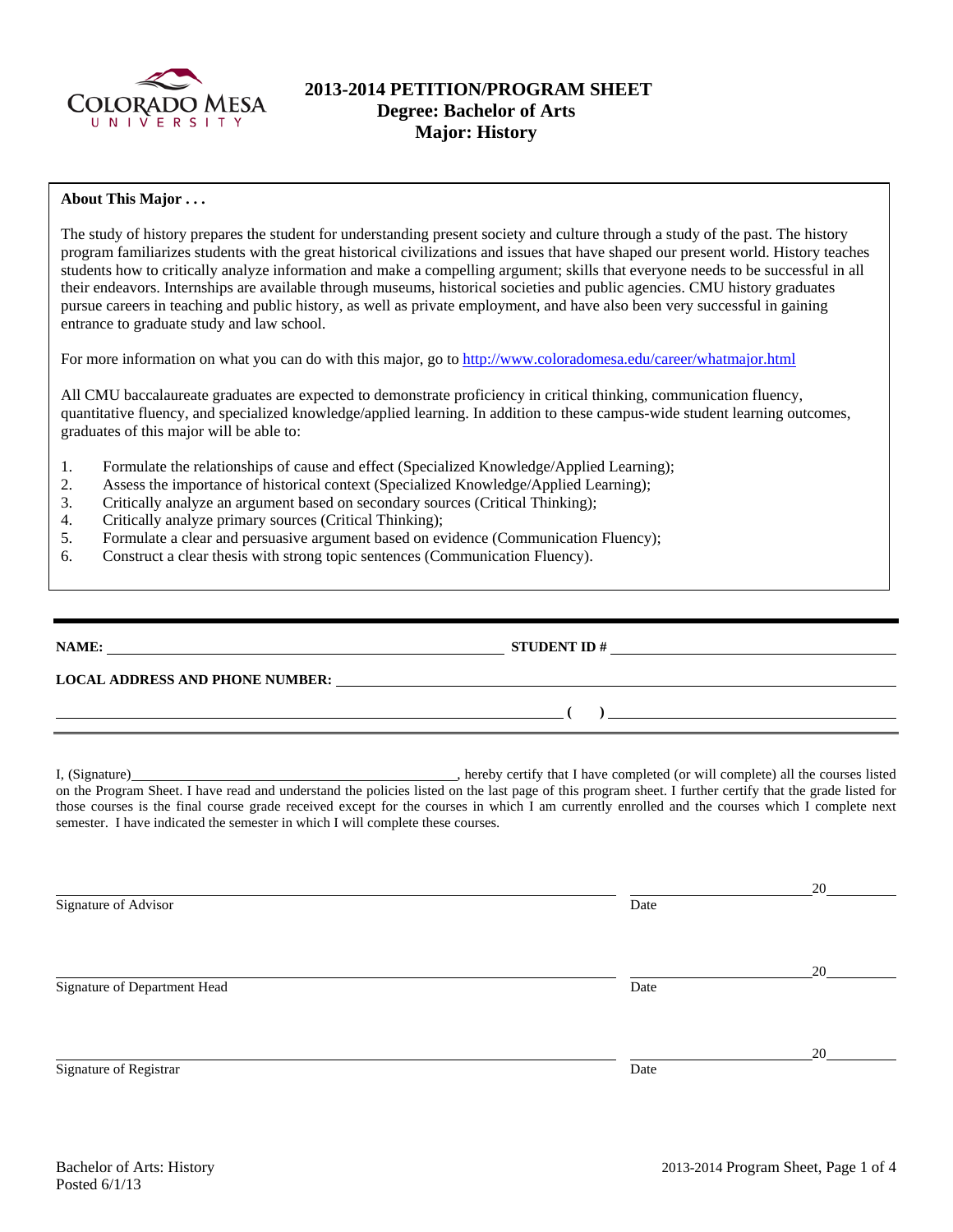# **Students should work closely with a faculty advisor when selecting and scheduling courses prior to registration.**

Degree Requirements:

- 120 semester hours total (A minimum of 28 taken at CMU in no fewer than two semesters).
- 40 upper division credits (A minimum of 15 taken at the 300-400 course levels within the major at CMU).
- Pre-collegiate courses (usually numbered below 100) cannot be used for graduation.
- 2.00 cumulative GPA or higher in all CMU coursework
- 2.00 cumulative GPA or higher in coursework toward the major content area
- A student must follow the CMU graduation requirements either from 1) the program sheet for the major in effect at the time the student officially declares a major; or 2) a program sheet for the major approved for a year subsequent to the year during which the student officially declares the major and is approved for the student by the department head. Because a program may have requirements specific to the degree, the student should check with the faculty advisor for additional criteria. It is the student's responsibility to be aware of, and follow, all requirements for the degree being pursued. Any exceptions or substitutions must be approved by the student's faculty advisor and Department Head.
- When filling out the program sheet a course can be used only once.
- See the "Undergraduate Graduation Requirements" in the catalog for additional graduation information.

**GENERAL EDUCATION REQUIREMENTS** (31 semester hours) See the current catalog for a list of courses that fulfill the requirements below. If a course is on the general education list of options and a requirement for your major, you must use it to fulfill the major requirement and make a different selection within the general education requirement.

| Course No Title                                                                                                                                                                                                                                |                                  | Sem.hrs Grade Term/Trns |
|------------------------------------------------------------------------------------------------------------------------------------------------------------------------------------------------------------------------------------------------|----------------------------------|-------------------------|
| <b>English</b> (6 semester hours, must receive a grade of "C" or better and<br>must be completed by the time the student has 60 semester hours.)<br>ENGL 111 English Composition<br>ENGL 112 English Composition                               | 3 <sup>7</sup><br>$\overline{3}$ |                         |
| <b>Math:</b> MATH 110 or higher (3 semester hours, must receive a grade<br>of "C" or better, must be completed by the time the student has 60<br>semester hours.)                                                                              |                                  |                         |
| <b>Humanities</b> (3 semester hours)                                                                                                                                                                                                           |                                  |                         |
| Social and Behavioral Sciences (6 semester hours)<br>the control of the control of the control of the control of the<br><u> 1989 - Johann John Stein, mars and de British and de British and de British and de British and de British and </u> |                                  |                         |
| <b>Natural Sciences</b> (7 semester hours, one course must include a lab)<br><u> 1980 - Johann Barn, mars ann an t-Amhair ann an t-</u>                                                                                                        |                                  |                         |
|                                                                                                                                                                                                                                                |                                  |                         |
| <b>History</b> (3 semester hours)<br>$HIST$ $131$ $\_\_$                                                                                                                                                                                       |                                  |                         |
| <b>Fine Arts</b> (3 semester hours)<br>- -<br>. .                                                                                                                                                                                              |                                  |                         |

Course No Title Sem.hrs Grade Term/Trns

# **OTHER LOWER DIVISION REQUIREMENTS (6 semester hours)**

|        | <b>Kinesiology</b> (3 semester hours) |  |  |
|--------|---------------------------------------|--|--|
|        | KINE 100 Health and Wellness          |  |  |
| KINA 1 |                                       |  |  |
| KINA.  |                                       |  |  |

\_\_\_\_\_\_ \_\_\_\_ \_\_\_\_\_\_\_\_\_\_\_\_\_\_\_\_\_\_\_\_\_\_\_\_ \_\_\_\_ \_\_\_\_\_ \_\_\_\_\_\_\_\_

**Applied Studies** (3 semester hours)

**FOUNDATION COURSES** 6 semester hours) Two **consecutive**

classes in the **same** foreign language. Must receive a grade of "C" or better. FLAS 114 & 115 will **NOT** fulfill this requirement.

 $\begin{tabular}{cccccccccccccc} \bf FLA & \it \text{---} & \it \text{---} & \it \text{---} & \it \text{---} & \it \text{---} & \it \text{---} & \it \text{---} & \it \text{---} & \it \text{---} & \it \text{---} & \it \text{---} & \it \text{---} & \it \text{---} & \it \text{---} & \it \text{---} & \it \text{---} & \it \text{---} & \it \text{---} & \it \text{---} & \it \text{---} & \it \text{---} & \it \text{---} & \it \text{---} & \it \text{---} & \it \text{---} & \it \text$  $FLA$ <sub>\_\_\_</sub> \_\_

#### **HISTORY MAJOR REQUIREMENTS**

(48 semester hours)

**History Core** (15 semester hours) As part of the History core students are required to take HIST 101, 102, 132.

| HIST 101        | <b>Western Civilizations</b> |   |  |
|-----------------|------------------------------|---|--|
| <b>HIST 102</b> | <b>Western Civilizations</b> |   |  |
| HIST 132        | U.S. History                 |   |  |
| HIST 202        | Intro to Historical Research | 3 |  |
| <b>HIST 404</b> | Senior Seminar in Historical |   |  |
|                 | Research                     |   |  |

## **History Electives** (21 Upper Division Semester Hours)

European History: (6 semester hours) Choose two courses from the Electives list on pg 3.

| . |  |  |
|---|--|--|
|   |  |  |

World History: (3 semester hours) Choose one course from the Electives list on pg 3.

HIST \_\_\_\_ \_\_\_\_\_\_\_\_\_\_\_\_\_\_\_\_\_\_\_\_\_\_\_\_ 3 \_\_\_\_\_ \_\_\_\_\_\_\_\_

|               | U.S. History: (6 semester hours) Choose two courses from the Electives |
|---------------|------------------------------------------------------------------------|
| list on pg 3. |                                                                        |

Topical History: (6 semester hours) Choose two courses from the Electives list on pg 3.

**History Specialization** (12 semester hours) Choose four additional Upper Division History courses selected from European, U.S., World or Topical History:

| __<br><b>HIST</b>   |  |  |
|---------------------|--|--|
| <b>HIST</b><br>,,,, |  |  |
| <b>HIST</b>         |  |  |
| нкт                 |  |  |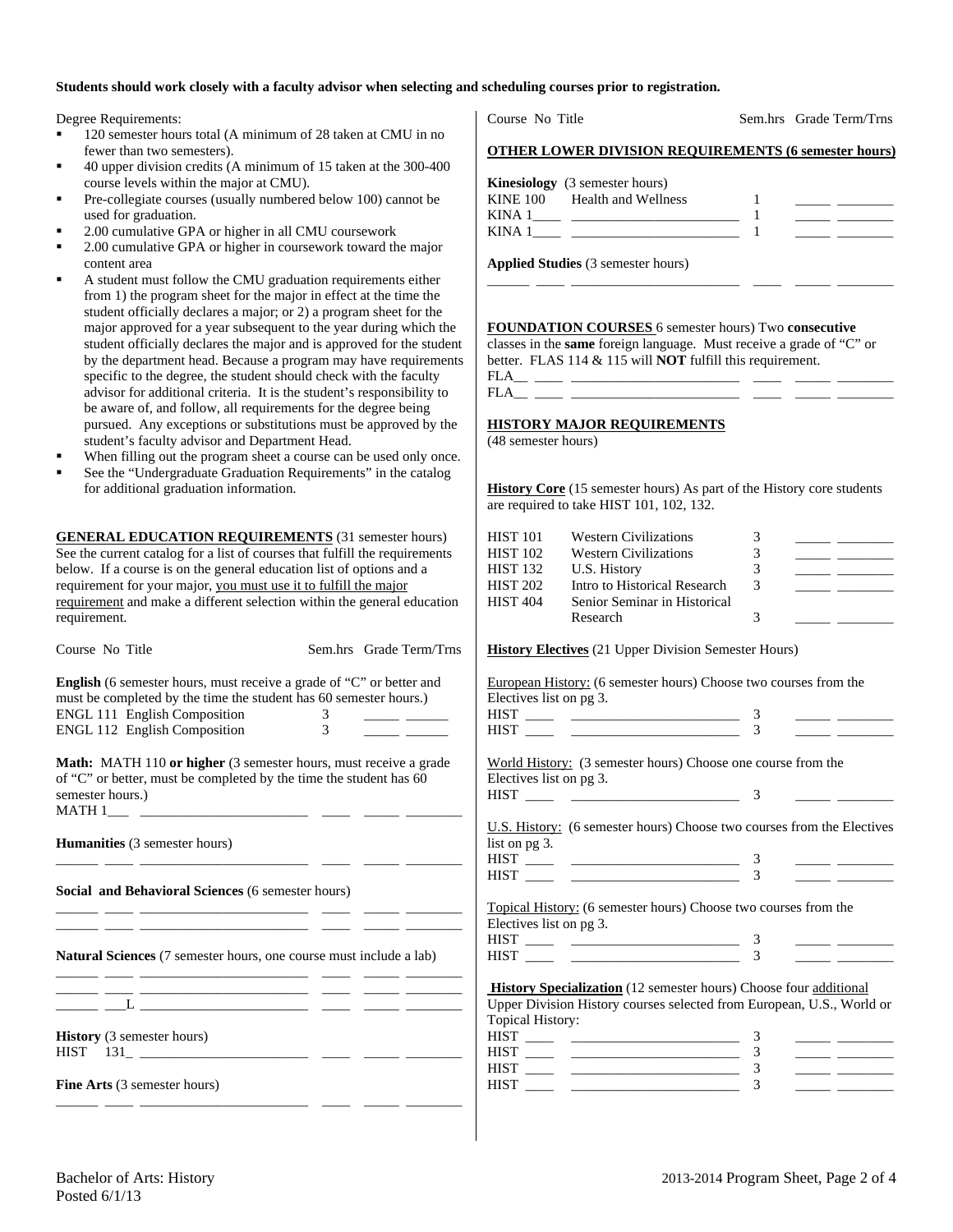Course No Title Sem.hrs GradeTerm/Trns

 $\frac{\partial \mathbf{u}}{\partial \mathbf{u}} = \frac{\partial \mathbf{u}}{\partial \mathbf{u}} = \frac{\partial \mathbf{u}}{\partial \mathbf{u}} = \frac{\partial \mathbf{u}}{\partial \mathbf{u}} = \frac{\partial \mathbf{u}}{\partial \mathbf{u}} = \frac{\partial \mathbf{u}}{\partial \mathbf{u}} = \frac{\partial \mathbf{u}}{\partial \mathbf{u}} = \frac{\partial \mathbf{u}}{\partial \mathbf{u}} = \frac{\partial \mathbf{u}}{\partial \mathbf{u}} = \frac{\partial \mathbf{u}}{\partial \mathbf{u}} = \frac{\partial \mathbf{u}}{\partial \mathbf{u}} = \frac{\partial \mathbf{u}}{\$ 

**Electives** (All college level courses appearing on your final transcript, **not listed above** that will bring your total semester hours to 120 hours.) (29 semester hours; 4 hours of upper division will be needed.)

\_\_\_\_\_\_ \_\_\_\_ \_\_\_\_\_\_\_\_\_\_\_\_\_\_\_\_\_\_\_\_\_\_\_\_ \_\_\_\_ \_\_\_\_\_ \_\_\_\_\_\_\_\_ \_\_\_\_\_\_ \_\_\_\_ \_\_\_\_\_\_\_\_\_\_\_\_\_\_\_\_\_\_\_\_\_\_\_\_ \_\_\_\_ \_\_\_\_\_ \_\_\_\_\_\_\_\_

#### **History Electives** (21 Upper Division Semester Hours)

| Two courses in <b>European</b> History. Select from:<br>HIST 300 History of England to 1660 (3) | Two Courses in <b>United States</b> History. Select from: |
|-------------------------------------------------------------------------------------------------|-----------------------------------------------------------|
|                                                                                                 |                                                           |
|                                                                                                 | $HIST 305$ The Old South $(3)$                            |
| HIST 301 History of Modern Britain (3)                                                          |                                                           |
| HIST 302 History of Modern France (3)                                                           | HIST 342 The Early American Republic (3)                  |
| HIST 303 History of Modern Germany<br>(3)                                                       | HIST 344 The Age of Industry in America (3)               |
| HIST 330 History of $19th$ Century Europe (3)                                                   | HIST 346 The 1950's and 1960's (3)                        |
| HIST 331 The $20th$ Century (3)                                                                 | HIST 347 Global America: 1970-2000 (3)                    |
| HIST 350 Renaissance and Reformation (3)                                                        | HIST 370 Early U.S. Women's History (3)                   |
| HIST 360 Medieval Europe (3)                                                                    | HIST 371 $20^{th}$ Century U.S. Women's History (3)       |
| HIST 400 The Soviet Union and Eastern Europe (3)                                                | HIST 415 Colonial America (3)                             |
| HIST 430 The Ancient Mediterranean World (3)                                                    |                                                           |
| HIST 445 The Holocaust (3)                                                                      |                                                           |
| HIST 450 European History and Film (3)                                                          | HIST 416 The American Revolution (3)                      |
|                                                                                                 | HIST 420 Civil War (3)                                    |
| One Course in <b>World</b> History. Select from:                                                |                                                           |
| HIST 306 History of South and Southeast Asia (3)                                                | Two courses in Topical History. Select from:              |
| HIST 310 Latin American Civilization (3)                                                        |                                                           |
| HIST 333 The International History of the Cold War (3)                                          | HIST 315 American Indian History (3)                      |
| HIST 334 History of the British Empire (3)                                                      |                                                           |
| HIST 340 History of the Middle East<br>(3)                                                      | HIST 316 American Slavery (3)                             |
|                                                                                                 | HIST 320 The American West (3)                            |

\_\_\_\_\_\_ \_\_\_\_ \_\_\_\_\_\_\_\_\_\_\_\_\_\_\_\_\_\_\_\_\_\_\_\_ \_\_\_\_ \_\_\_\_\_ \_\_\_\_\_\_\_\_

\_\_\_\_\_\_ \_\_\_\_ \_\_\_\_\_\_\_\_\_\_\_\_\_\_\_\_\_\_\_\_\_\_\_\_ \_\_\_\_ \_\_\_\_\_ \_\_\_\_\_\_\_\_

HIST 403 East Asia and the Modern World (3) HIST 332 History of Modern Warfare (3) HIST 406 History of the African Continent (3) HIST 355 Ancient and Medieval Cities (3) HIST 375 American Sports History (3) HIST 405 Introduction to Public History (3) HIST 410 Environmental History (3) HIST 425 The History of Sexuality (3) HIST 435 Classical Archaeology (3) HIST 440 Early & Medieval Christianity (3)